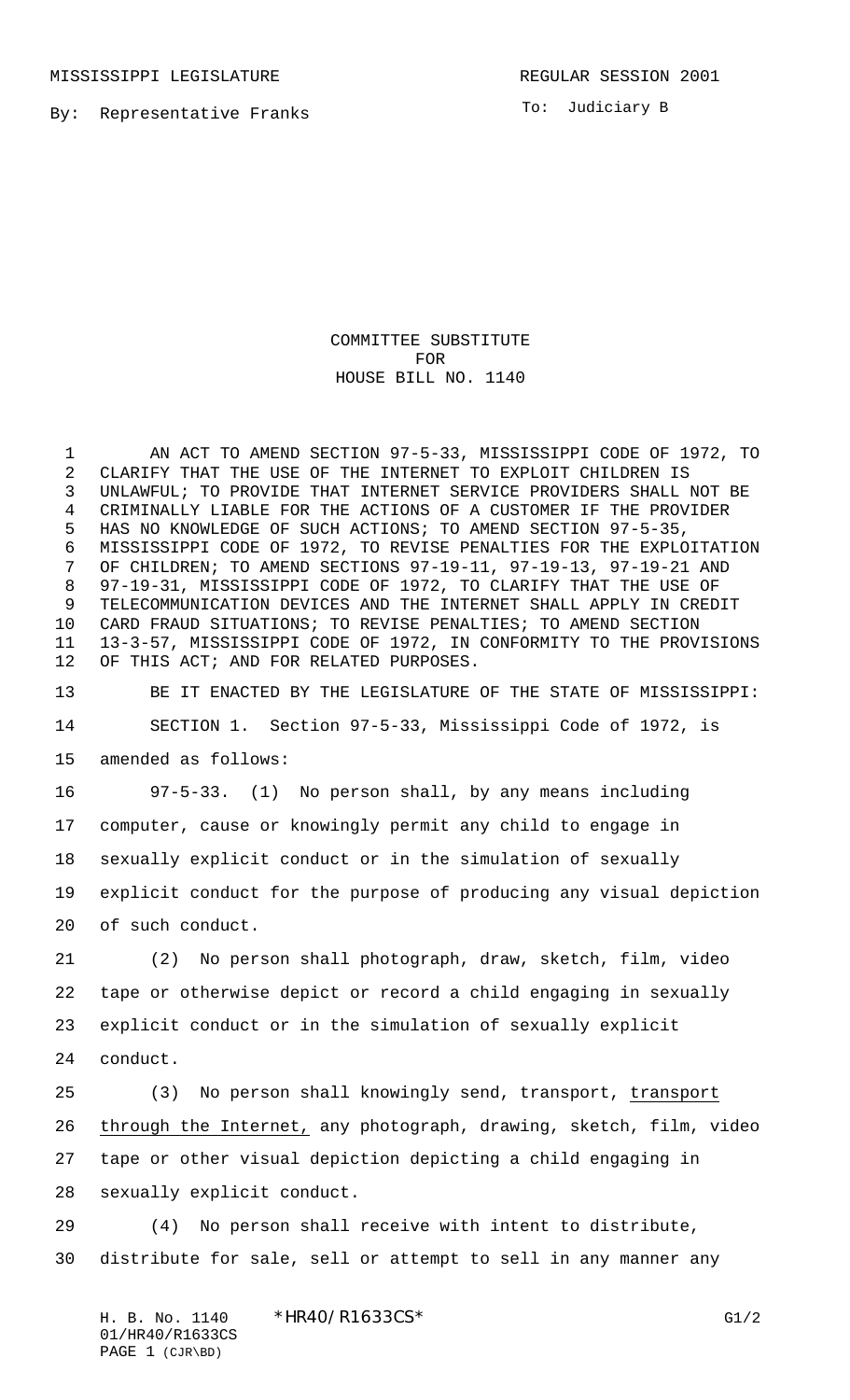photograph, drawing, sketch, film or video tape which depicts a child engaging in sexually explicit conduct.

 (5) No person shall possess any photograph, drawing, sketch, film or video tape which depicts a child engaging in sexually explicit conduct.

 (6) An Internet service provider shall not be criminally liable for violations of this section by a customer of such provider if the provider has no knowledge of the criminal actions

of the customer.

 SECTION 2. Section 97-5-35, Mississippi Code of 1972, is amended as follows:

 97-5-35. Any person who violates any provision of Section 97-5-33 shall be guilty of a felony and upon conviction shall pay a fine of not less than Twenty-five Thousand Dollars (\$25,000.00) nor more than One Hundred Thousand Dollars (\$100,000.00) and shall be imprisoned for not less than five (5) years nor more than twenty (20) years. Any person convicted of a second or subsequent violation of Section 97-5-33 shall pay a fine of not less than Seventy-five Thousand Dollars (\$75,000.00) and shall be imprisoned not less than ten (10) years nor more than thirty (30) years.

 SECTION 3. Section 97-19-11, Mississippi Code of 1972, is amended as follows:

 97-19-11. Any person who makes or causes to be made either directly or indirectly any false statement in writing or through telecommunication devices or computers with intent that it be relied upon with respect to his identity or that of any other person, firm or corporation, for the purpose of procuring the issuance of a credit card is guilty of a misdemeanor.

 SECTION 4. Section 97-19-13, Mississippi Code of 1972, is amended as follows:

H. B. No. 1140 \*HR40/R1633CS\* 97-19-13. A person who takes a credit card from the person, possession, custody or control of another by acts constituting statutory larceny, common law larceny by trespassory taking,

01/HR40/R1633CS PAGE 2 (CJR\BD)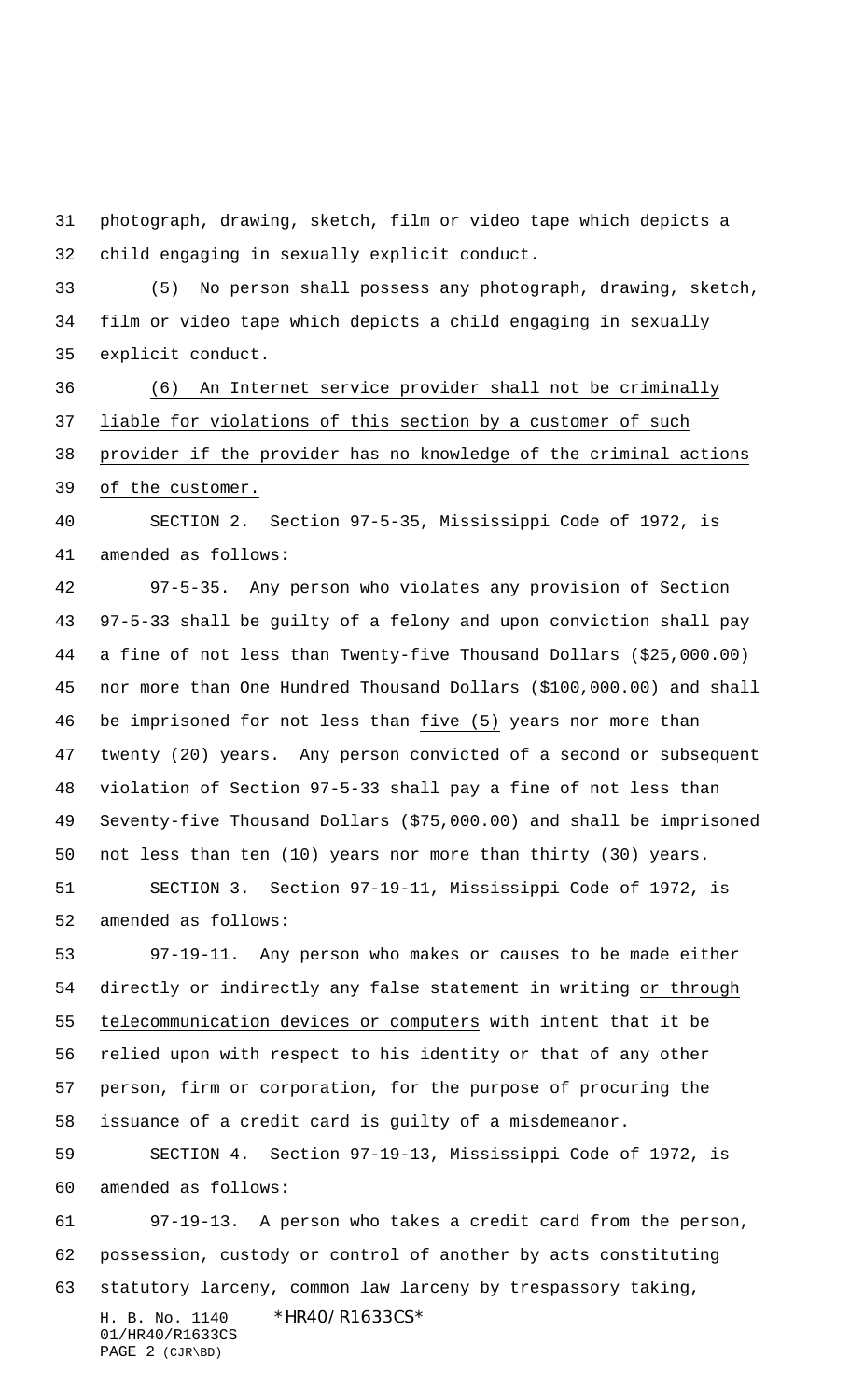common law larceny by trick, embezzlement, false pretense or extortion, by the use of telecommunication devices or through the Internet or by any other method known to the criminal law of this state, without the cardholder's consent, or who, with knowledge that a credit card has been so taken, receives the credit card with intent to use it or to sell it or to transfer it to a person other than the issuer or the cardholder or one authorized by him to receive it is guilty of credit card theft.

 A person other than the issuer who sells a credit card or a person who buys a credit card from a person other than the issuer violates Sections 97-19-5 to 97-19-29.

 Any person other than the issuer or cardholder or members of his immediate family who, during any consecutive twelve-month period, receives two (2) or more credit cards not issued in his name and which cards he has reason to know were taken or retained under circumstances which constitute credit card theft under this section or a violation of Section 97-19-11 is considered to be in violation of Sections 97-19-5 to 97-19-29.

 SECTION 5. Section 97-19-21, Mississippi Code of 1972, is amended as follows:

 97-19-21. (1) It is unlawful for any person, with intent to defraud the cardholder, the issuer, a person or organization providing money, goods, property, services or anything else of value, or any other person, (a) to use a credit card or credit card number obtained or retained in violation of Sections 97-19-5 to 97-19-29, or a credit card which he knows is forged, for the purpose of obtaining money, goods, property, services or anything else of value, or (b) to obtain money, goods, property, services or anything else of value (i) by representing without the consent of the cardholder that he is the holder of a specified card, or (ii) by representing that he is the holder of a card when he has reason to know that such card has not in fact been issued, or

H. B. No. 1140 \*HR40/R1633CS\* 01/HR40/R1633CS PAGE 3 (CJR\BD)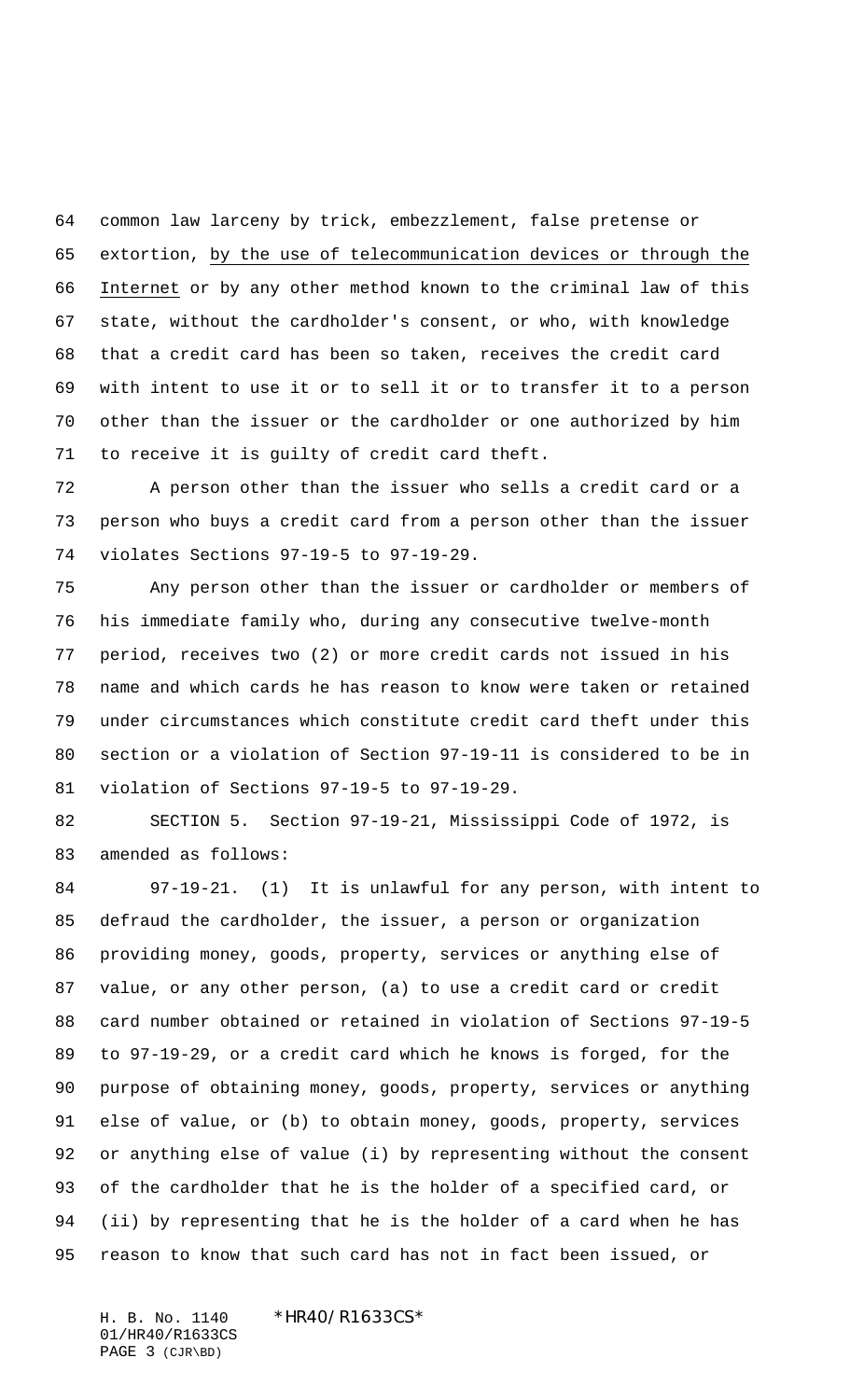(iii) by representing that he has been authorized to use the credit card or credit card number.

 (2) It is unlawful for any person, with intent to defraud the cardholder or issuer of a credit card used in the operation of an automatic unmanned cash dispensing machine, to use such card for the purpose of obtaining money from such machine.

 (3) Any person convicted for a violation of subsection (1) or (2) of this section shall be punished as follows:

 (a) For a first offense of violating subsection (1) or (2) of this section, whenever the value of the money, goods, property, services or other thing of value obtained or attempted to be obtained is less than One Hundred Dollars (\$100.00), the person committing the offense shall be punished by a fine not to exceed One Thousand Dollars (\$1,000.00), or by imprisonment in the county jail for a term not to exceed one (1) year, or by both such fine and imprisonment.

 (b) For a second or subsequent offense of violating subsection (1) or (2) of this section, whenever the value of the money, goods, property, services or other thing of value obtained or attempted to be obtained is less than One Hundred Dollars (\$100.00), the person committing the offense shall be guilty of a felony and, upon conviction, shall be punished by a fine of not less than One Hundred Dollars (\$100.00) nor more than One Thousand Dollars (\$1,000.00), or by imprisonment in the State Penitentiary for a term not to exceed five (5) years, or by both such fine and imprisonment.

 (c) Whenever the value of the money, goods, property, services or other thing of value obtained or attempted to be obtained is One Hundred Dollars (\$100.00) or more, the person committing the offense, whether the offense is a first, second or subsequent offense, shall be guilty of a felony and such person, upon conviction, shall be punished as provided in paragraph (3)(b)

of this section.

H. B. No. 1140 \*HR40/R1633CS\* 01/HR40/R1633CS PAGE 4 (CJR\BD)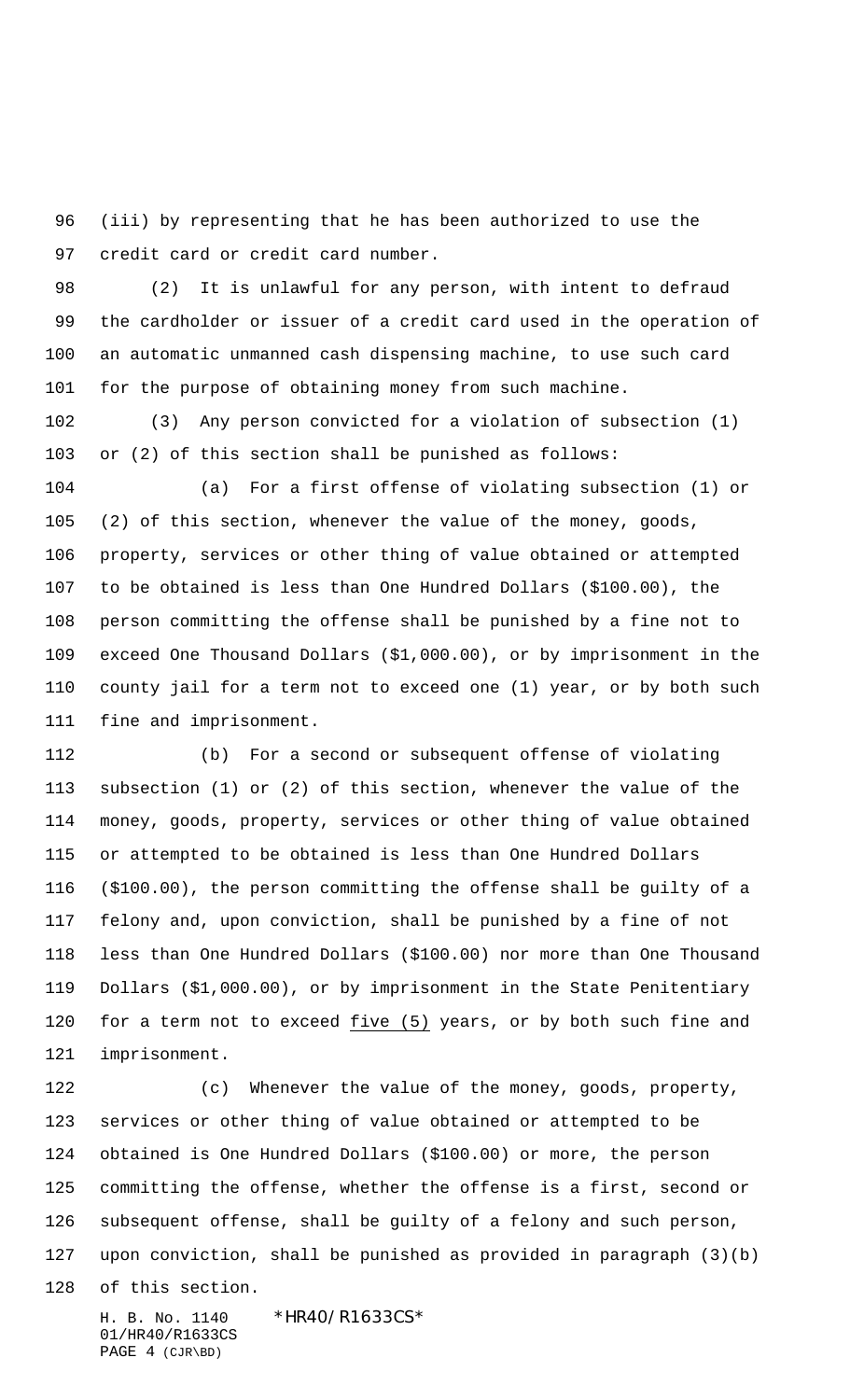(4) For the purpose of determining the punishment to be imposed under subsection (3) of this section, the value of all money, goods, property, services and other things of value obtained or attempted to be obtained by two (2) or more uses of the same credit card shall be aggregated.

 SECTION 6. Section 97-19-31, Mississippi Code of 1972, is amended as follows:

 97-19-31. (1) It shall be unlawful for any person knowingly to obtain or attempt to obtain credit, or to purchase or attempt to purchase any goods, property or service, by the use of any false, fictitious, counterfeit or expired telephone number, credit number or other credit device, or by the use of any telephone number, credit number or other credit device of another without the authority of the person to whom such number or device was issued, or by the use of any telephone number, credit number, Internet account number or other credit device in any case where such number or device has been revoked and notice of revocation has been given to the person to whom issued.

 (2) It shall be unlawful for any person to use or to assist another to use a credit number or other credit device in connection with any fraudulent scheme, means or method with intent to defraud the issuer of such credit number or other credit device.

 (3) It shall be unlawful for any person to obtain or attempt to obtain by the use of any false or fraudulent scheme, device, means or method, telephone or telegraph service or the transmission of a message, signal or other communication by telephone or telegraph, or over telephone or telegraph facilities.

H. B. No. 1140 \*HR40/R1633CS\* 01/HR40/R1633CS PAGE 5 (CJR\BD) (4) The word "notice" as used in subsection (1) of this section shall be construed to include either notice given in person or notice given in writing to the person to whom the number or device was issued. The sending of a notice in writing personally signed by the issuer or his duly authorized agent or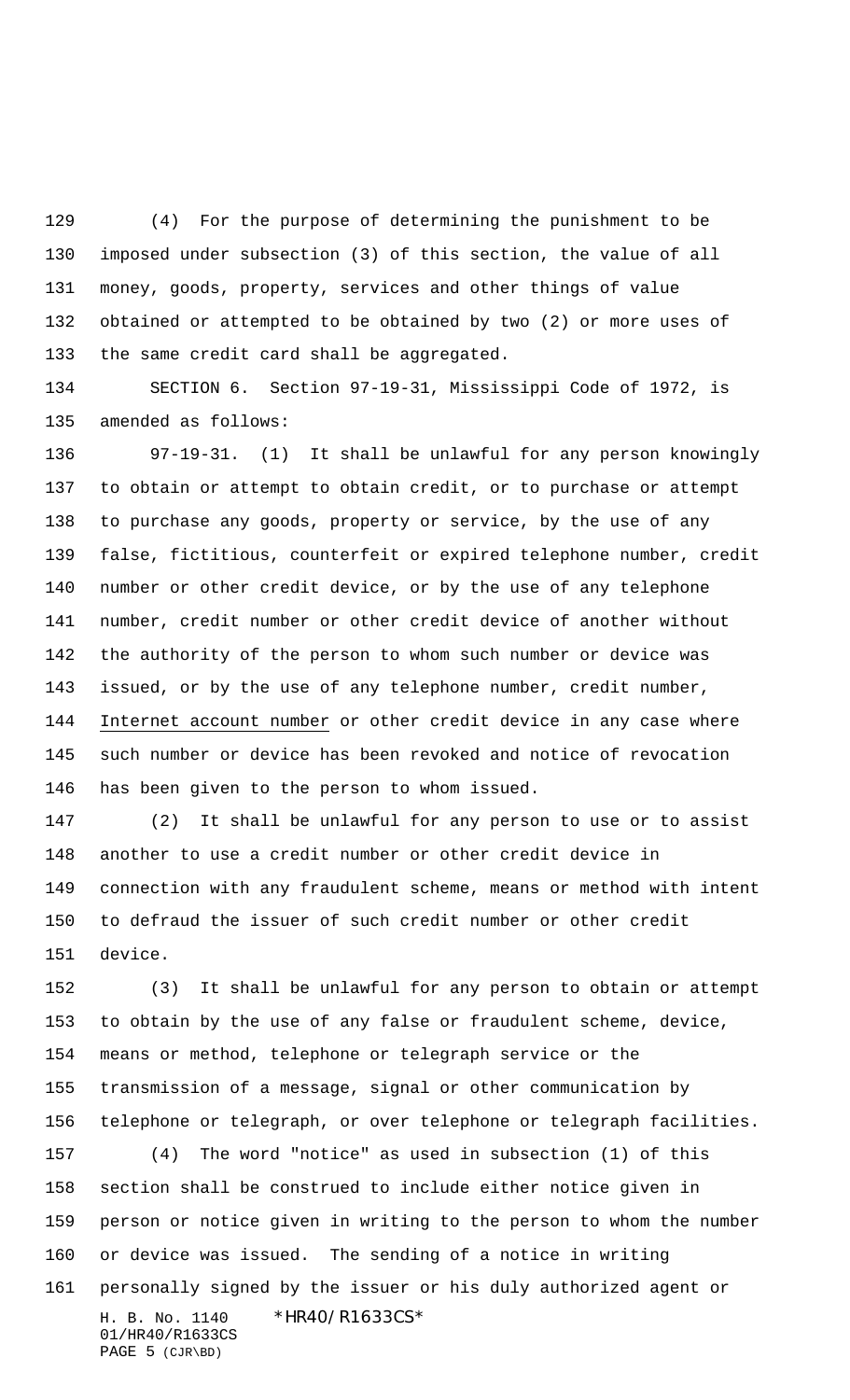employee by registered or certified mail in the United States mail, duly stamped and addressed to such person at his last address known to the issuer, shall be prima facie evidence that such notice was duly received.

 (5) Any person who violates any provision of subsections (1), (2) or (3) of this section is guilty of a misdemeanor and upon conviction shall be punished by a fine of not less than Fifty Dollars (\$50.00) nor more than Five Hundred Dollars (\$500.00) or imprisonment for not more than one (1) year, or by both such fine and imprisonment.

 SECTION 7. Section 13-3-57, Mississippi Code of 1972, is amended as follows:

 13-3-57. Any nonresident person, firm, general or limited partnership, or any foreign or other corporation not qualified under the Constitution and laws of this state as to doing business herein, who shall make a contract with a resident of this state to be performed in whole or in part by any party in this state, or who shall commit a tort in whole or in part in this state against a resident or nonresident of this state, or who is engaged in substantial and not isolated activity within the state, whether or not the claim arises from that activity, shall by such act or acts be deemed to be doing business in Mississippi and shall thereby be subjected to the jurisdiction of the courts of this state. Service of summons and process upon the defendant shall be had or made as is provided by the Mississippi Rules of Civil Procedure. Any such cause of action against any such nonresident, in the event of death or inability to act for itself or himself, shall survive against the executor, administrator, receiver, trustee, or any other selected or appointed representative of such nonresident. Service of process or summons may be had or made upon such nonresident executor, administrator, receiver, trustee or any other selected or appointed representative of such

H. B. No. 1140 \*HR40/R1633CS\* 01/HR40/R1633CS nonresident as is provided by the Mississippi Rules of Civil

PAGE 6 (CJR\BD)